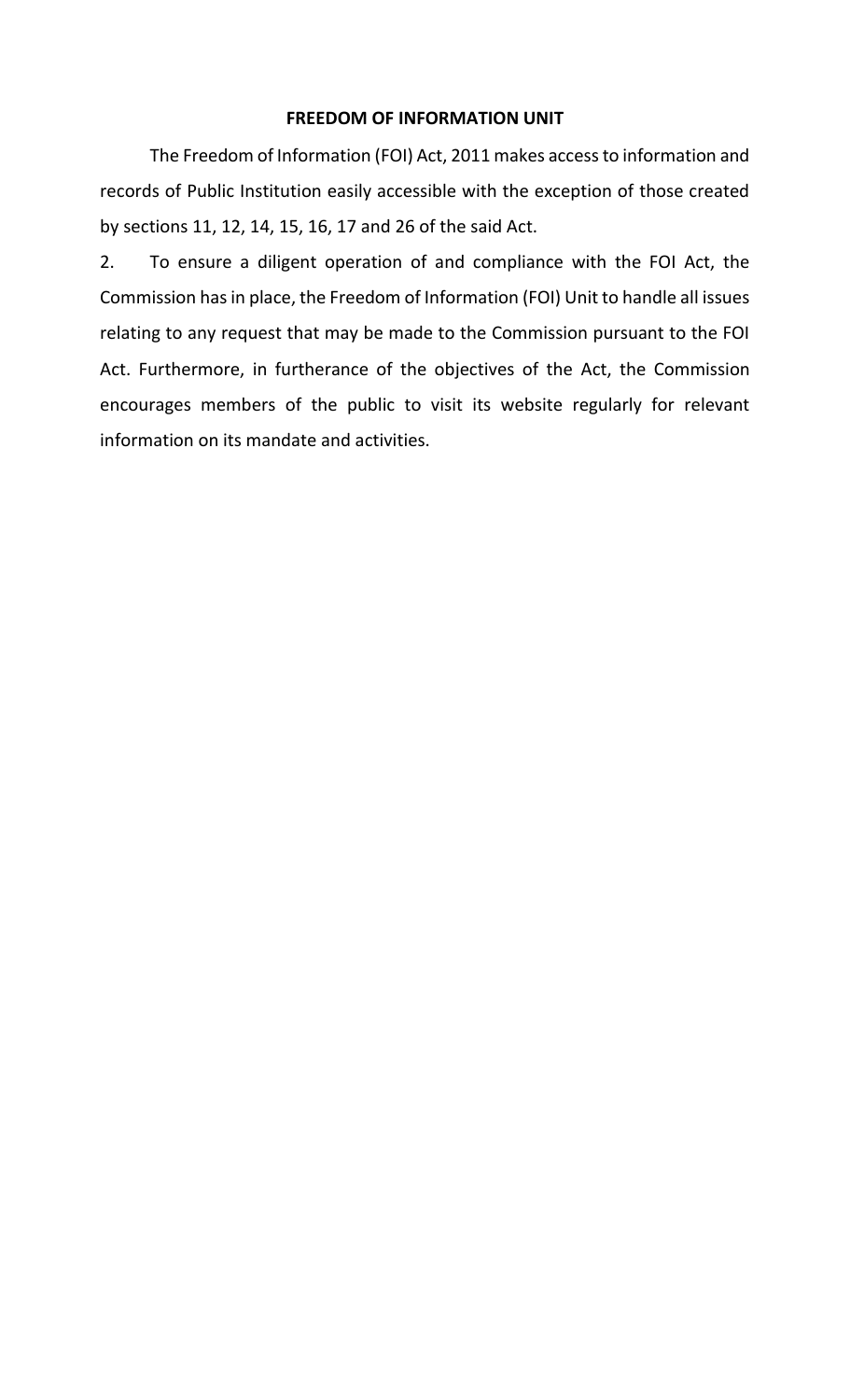### **FREEDOM OF INFORMATION 2018 ANNUAL REPORT**

#### **THE NUMBER OF FOI TRAINING THE COMMISSION HAD IN THE YEAR 2018**

The Commission had one FOI training in year 2018. It was an invitation to a Capacity Building roundtable on the provisions and use of the Freedom of Information Act 2011 organised by the Federal Ministry of Justice in collaboration with the European Union (EU), rule of Law and Anti-corrupt (ROLAC). It was attended by the Head (FOI) and the Secretary (FOI) at Valencia Hotel, 44 Blantyre Street off Adetokunbo Ademola Crescent, Wuse II, Abuja.

# **NATIONAL SALARIES, INCOMES AND WAGES COMMISSION FREEDOM OF INFORMATION (FOI) 2018 ANNUAL REPORT**

#### Details:

### 1. REQUEST FROM PREMIUM TIMES

There was request received from premium Times in Abuja on  $9<sup>th</sup>$  of March 2018 for Salary Scale according to their grade level for Ministries, Departments and Agencies in Nigeria.

#### RESPONSE

A copy each, of the under-listed circulars/documents were forwarded to Premium Times:

- i. The Consolidated Public Service Salary Structure (CONPSS).
- ii. The Consolidated Research and Allied Institutions Salary Structure (CONRAISS)
- iii. The Consolidated Health Salary Structure (CONHESS)
- iv. The Consolidated Tertiary Educational Institutions Salary Structure (CONTEDISS)
- v. The Consolidated Polytechnics and colleges of Education Academic Staff Structure (CONPCASS)
- vi. The Consolidated Tertiary Institution Salary Structure II (CONTISS II)
- vii. The consolidated University Academic Salary Structure II (CONSUASS II)
- viii. Rectification of Anomalies in Call Duty Allowance and Non-Clinical Duty Allowance of Health Professionals in the Federal Public Service.
	- ix. Rectification of Anomalies in the Non-Clinical Duty Allowance for Medical and Dental Officers in the Federal Public Service.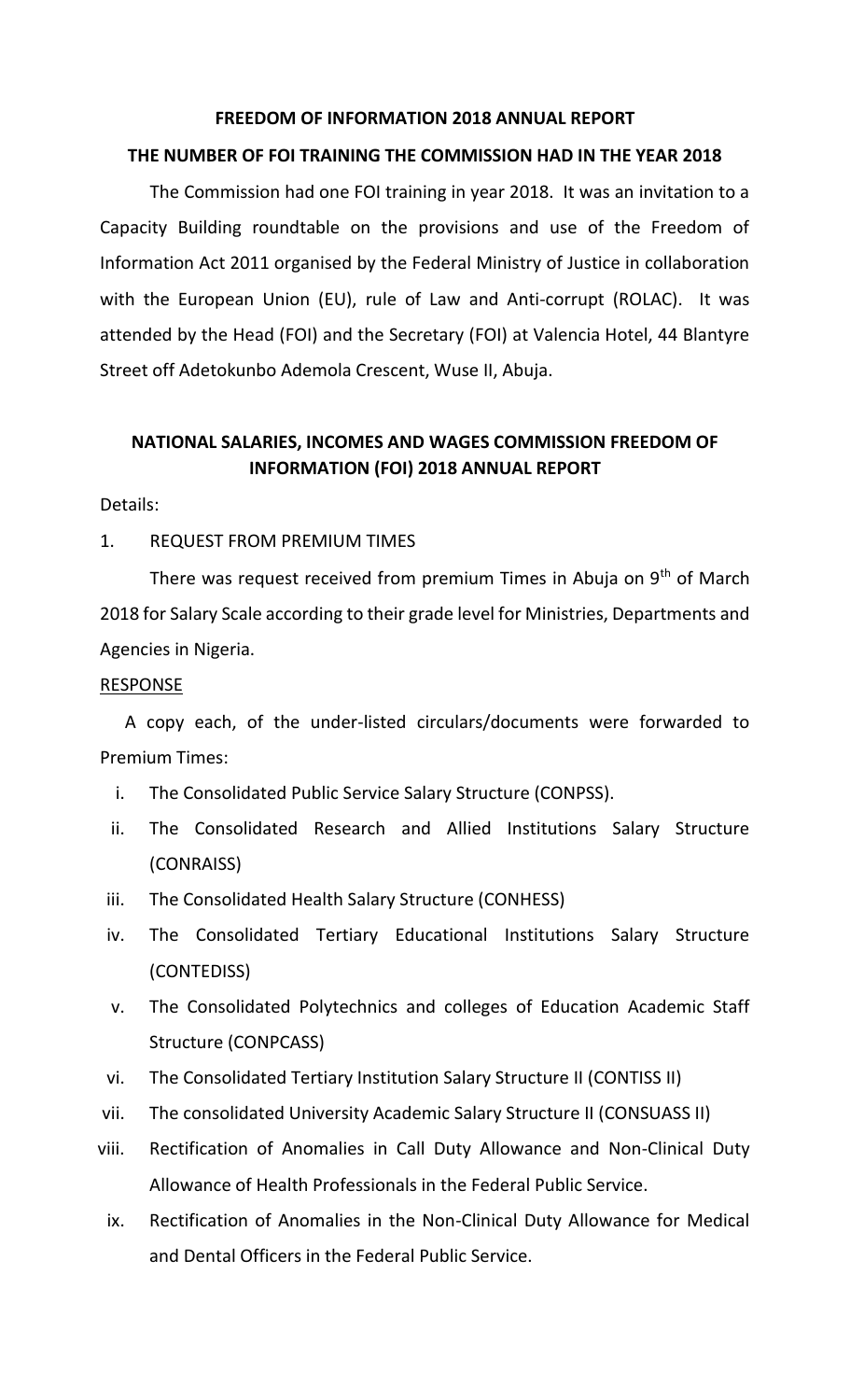- x. Rectification of anomalies in the Call Duty Allowance of the Medical and Dental Officers and Clinical Duty Allowance of Honorary Consultants in the Federal Public Service.
- xi. Selected adjustments in the Consolidated Medical Salary structure (CONMESS) in the Federal Public Service.
- xii. Review of the entry point of House Officer in the Federal Public Service

2. Request from Public and Rural Development Centre on Freedom of Information, 2017 Public Finance Expenditure records.

# RESPONSE:

The Commission responded positively to them.